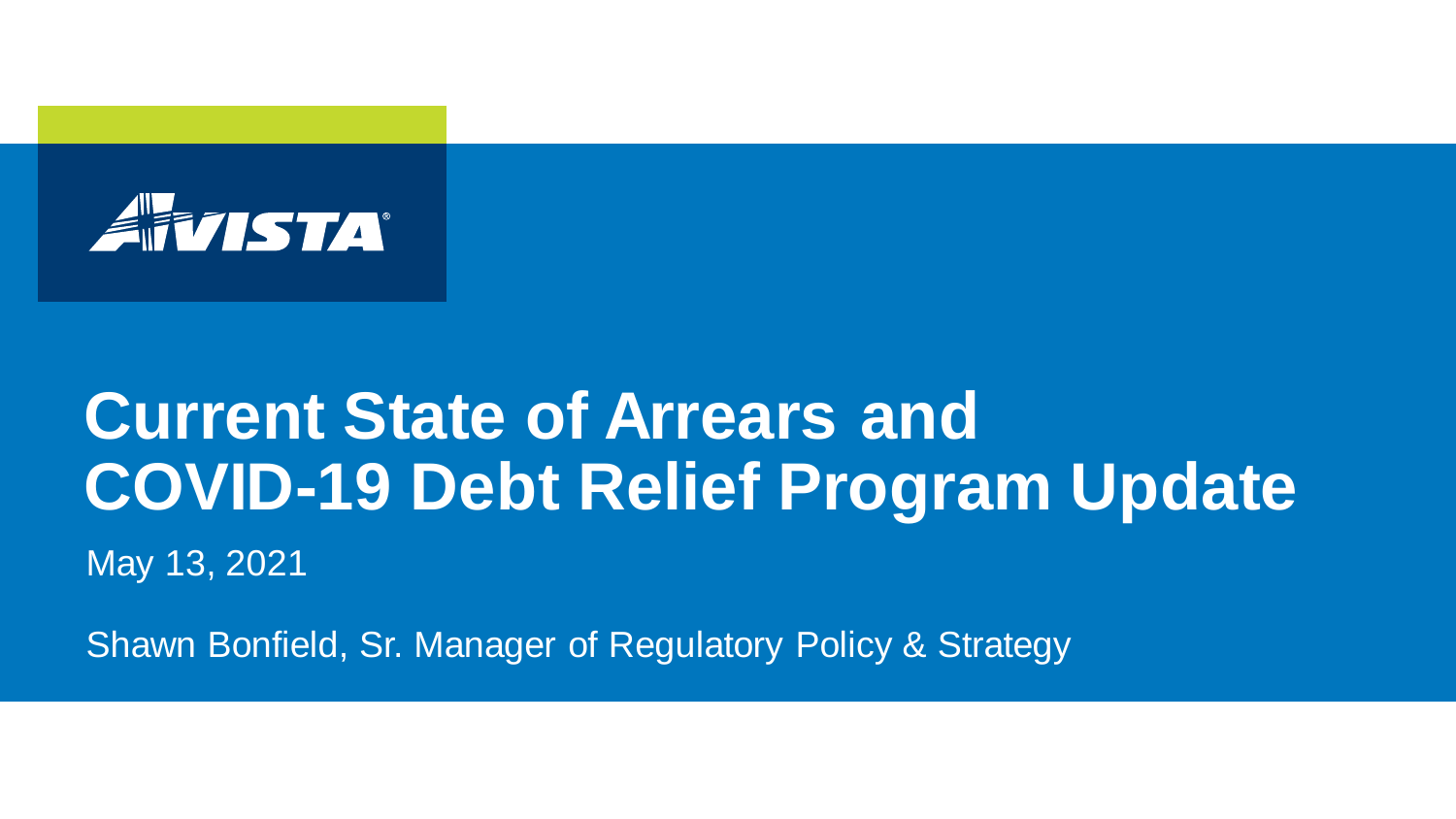**From February to April 2021: # of customers in arrears = -17% Total Arrears = -13%**

## **Residential Arrears**



2020-2021 Residential Arrearage Debt

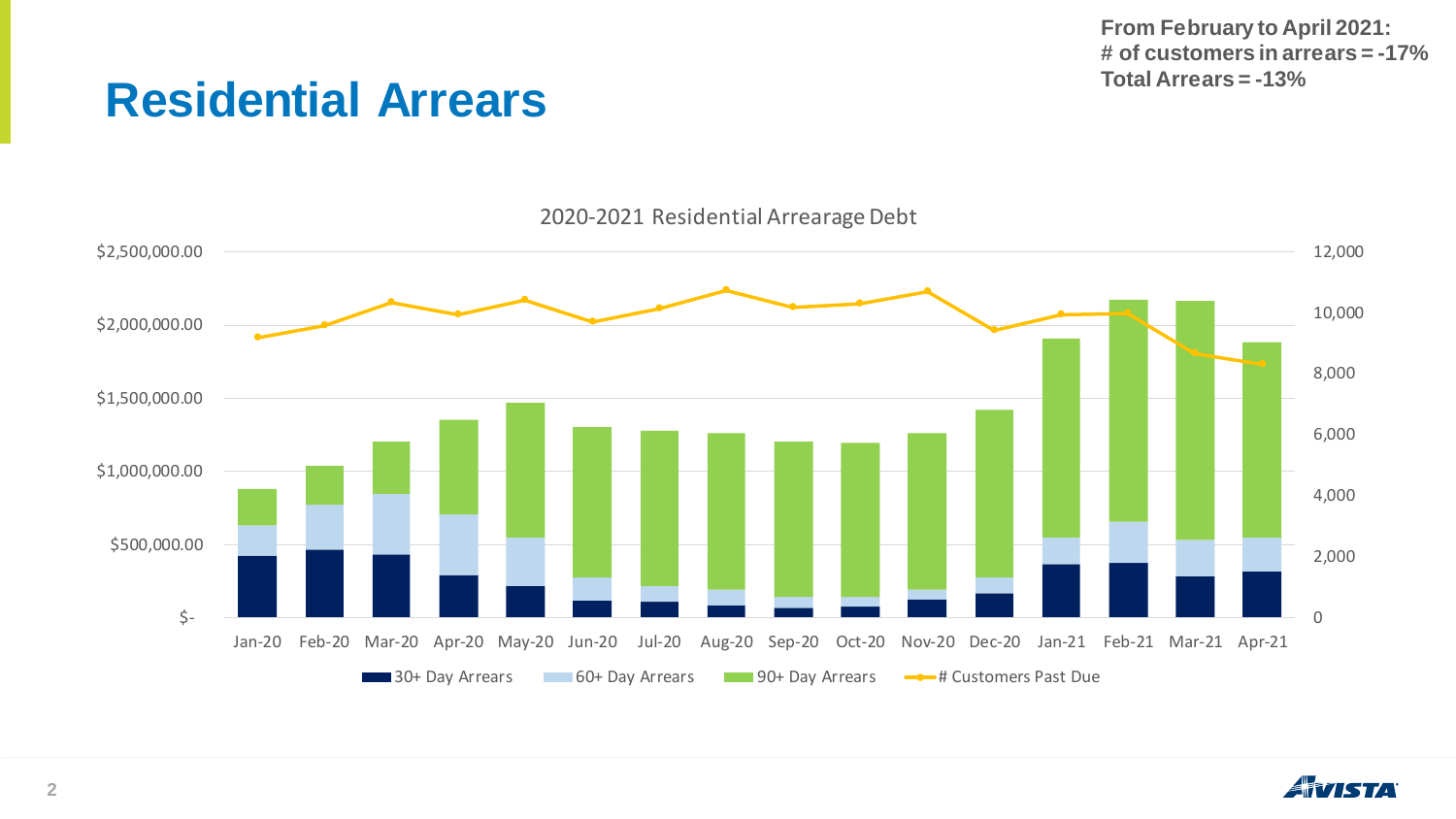## **Customer Outreach and Communications**



### **Compassion in Action: 90+days**

**2,736 accounts reviewed 2,278 calls made 458 customers answered call** ➢ **237 transferred for assistance** ➢ **48 declined assistance** ➢ **57 said they would call back** ➢ **54 made a payment** ➢ **33 established arrangements 1,389 voicemails left 1,718 emails sent 1,918 postcards sent 485 received Forgiveness Grant 200 established arrangements 31 Spanish speaking**

> 90+ days completed in April 60+ days began Monday, May 10th

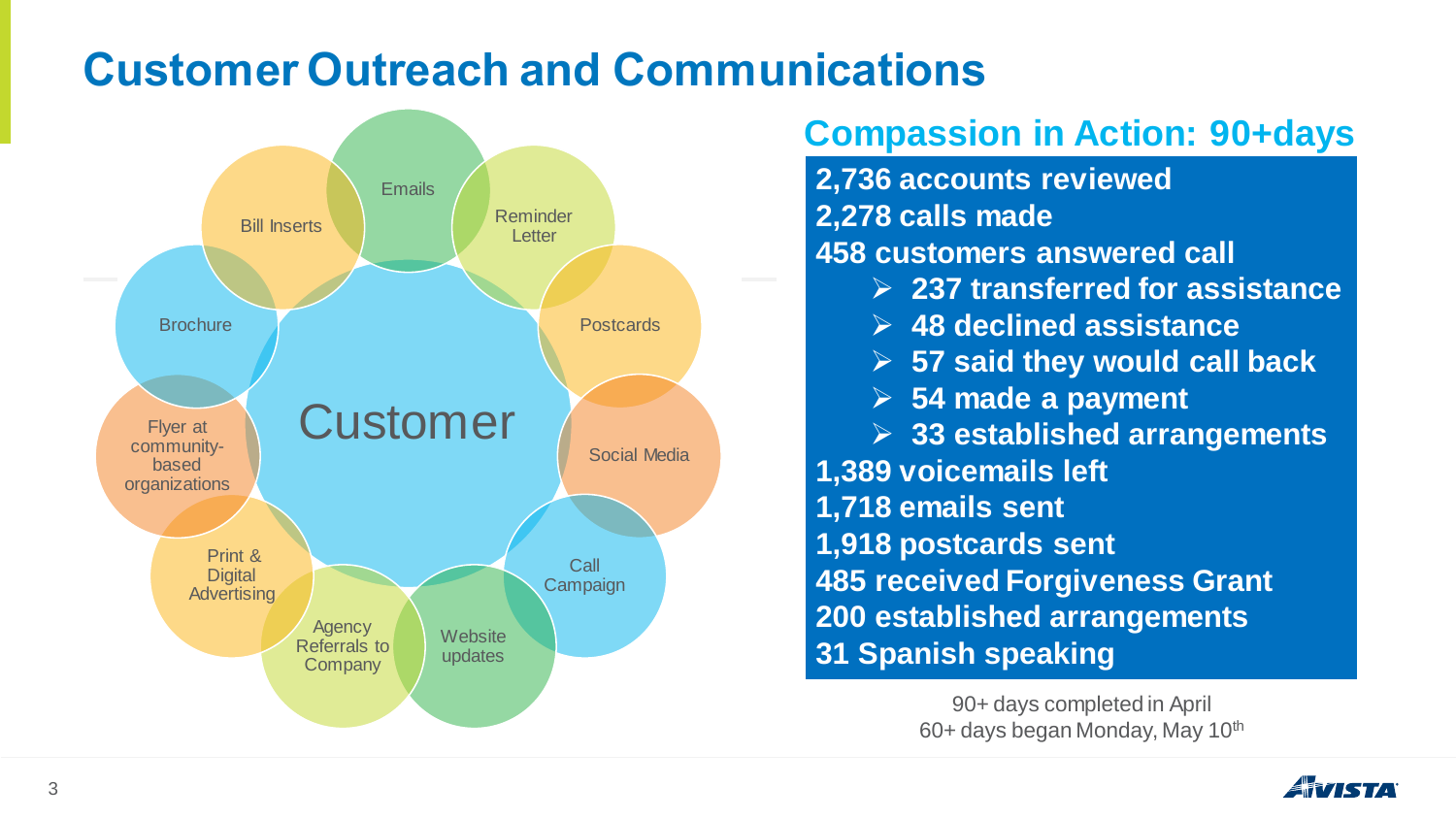## **Customer Outreach and Communications**

#### **Social Media (Facebook), Digital Display Ads, and Website Updates Print Ads, Reminder Letters**

- Visits to assistance page increased 316% with advertising (4/1/2021-5/6/2021)
- Digital: planned for 12 weeks; 2.4M impressions in April



**The Power of Compassion** 



- Print Ads 27 publications (3x), approx. 265,500 impressions
- Reminder Letters sent to 5,276 customers since April 1st

| <b>Publication</b>           | <b>Insertion Dates</b> |       |           |  |
|------------------------------|------------------------|-------|-----------|--|
| <b>Ashland Daily Tidings</b> | 7-Apr                  | 5-May | $9 - Jun$ |  |
| Lagrande Observer            | 10-Apr                 | 8-May | $13$ -Jun |  |
| Roseburg News Review         | 11·Apr                 | 9-May | $13$ -Jun |  |
| Grants Pass Daily Courier    | 11-Apr                 | 9-May | $13$ -Jun |  |
| Klamath Falls News & Herald  | $11-Apr$               | 9-May | $13$ -Jun |  |
| Medford Tribune              | 11-Apr                 | 9-May | $13$ -Jun |  |
| Caminos Magazine (Spanish)   | 1-Apri                 | 1-May | $1 - Jun$ |  |

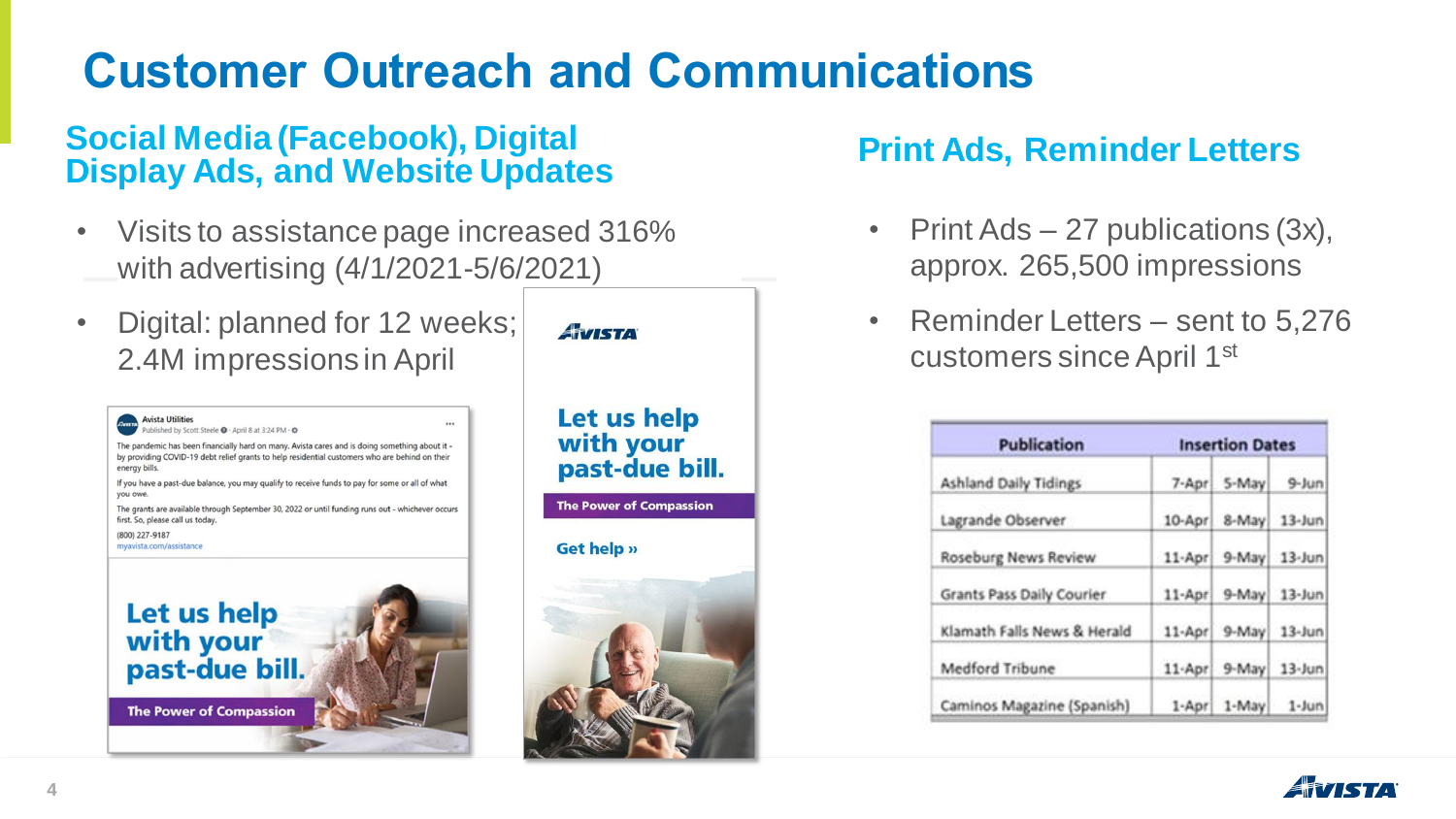## **Debt Relief Program Grants: April 1st – May 10th**

|                             | <b>Automatic</b><br><b>Grants</b> | Forgiveness<br><b>Grants</b> | <b>Total</b>                                    |
|-----------------------------|-----------------------------------|------------------------------|-------------------------------------------------|
| Timeframe                   | April 1st                         | April 1st -<br>May 10th      | April 1 <sup>st</sup> –<br>May 10 <sup>th</sup> |
| <b>Number of Grants</b>     | 654                               | 561                          | 1,215                                           |
| <b>Average Grant Amount</b> | \$329                             | \$536                        | \$424                                           |
| <b>Total</b>                | \$215,208                         | \$300,526                    | \$515,735                                       |
| % of Fund Spent             | 24%                               | 34%                          | 58%                                             |

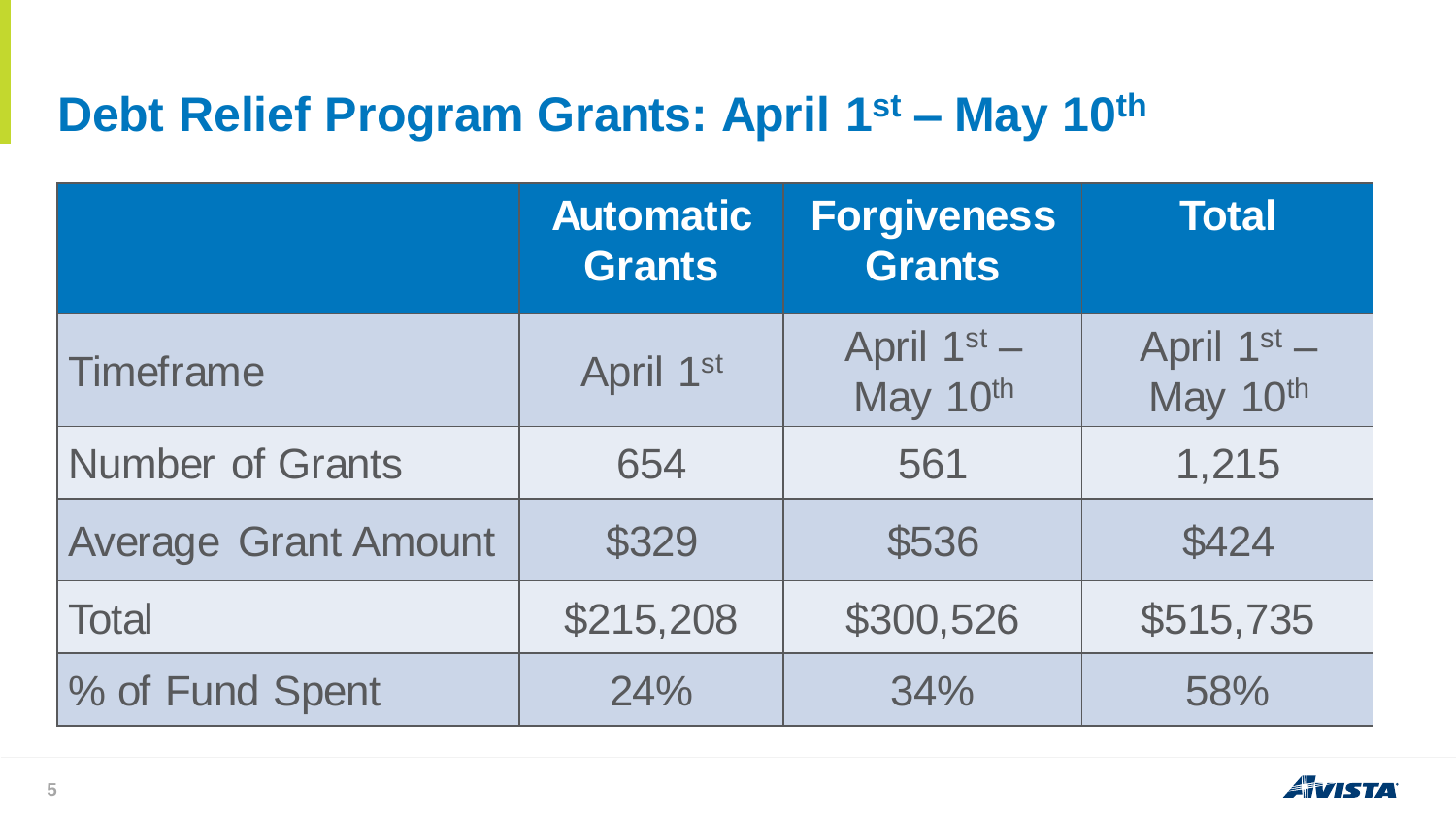## **Grant Total by County**

\$250,000



| Average       | \$410   | \$434   | \$406   | \$430   | \$415   |
|---------------|---------|---------|---------|---------|---------|
| Max           | \$1,465 | \$1,500 | \$1,500 | \$1,500 | \$1,407 |
| <b>Grants</b> | 164     | 472     | 153     | 323     | 103     |
| % of total    | 13%     | 39%     | 13%     | 27%     | 8%      |